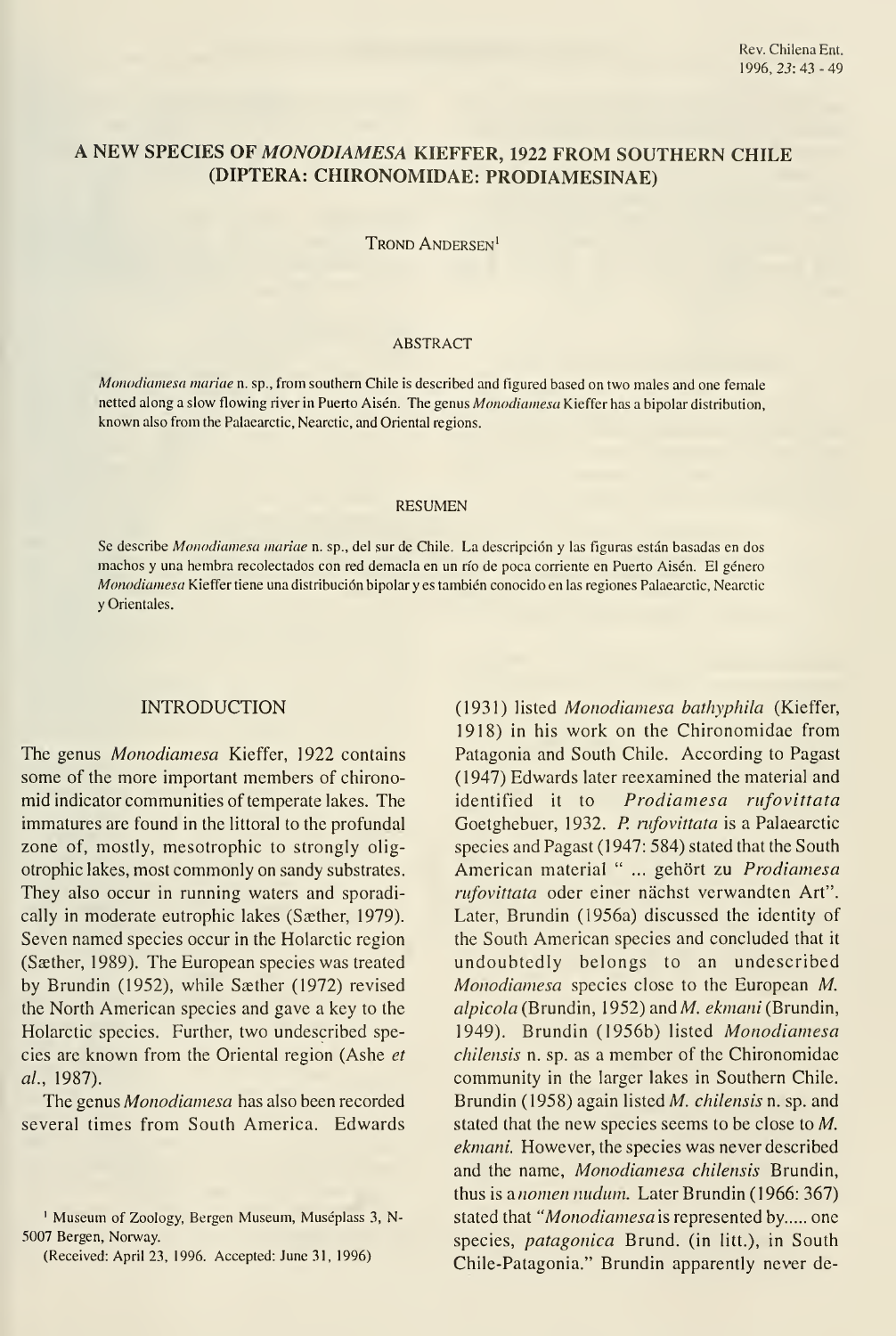scribed the species under this name either, so the name Monodiamesa patagónica Brundin also is a nomen nudum.

During a field trip to southern Chile in January 1996, I collected two males and a female of a Monodiamesa species in Puerto Aisén. The species is described and figured below and thus is the first Monodiamesa species to be described from the Neotropical región.

### METHODS AND MORPHOLOGY

The material examined was mounted on slides following the procedure outlined by Saether (1969). The general terminology follows Sæther (1980). The type of Monodiamesa mariae sp. n. is lodged in the Museum of Zoology, Bergen (ZMBN).

#### RESULTS

### Monodiamesa Kieffer, 1922, emended

Generic description as in Sæther (1977, 1989) except pseudospurs present at apex of tarsomeres <sup>1</sup> and 2 of mid leg and on tarsomeres <sup>1</sup> or <sup>1</sup> and 2 of hind leg. Male antenna with sensilla chaetica present on flagellomeres 1-2 or 1-3 or 2-6 and 13. Female antenna with 6 flagellomeres (AR about 0.5) or with 7 flagellomeres (AR about 1.7).

## Monodiamesa mariae n. sp. (Figs. 1-13)

? Monodiamesa chilensis Brundin, 1956: 217, nomen nudum

? Monodiamesa patagónica Brundin, 1966: 367, nomen nudum

Type locality: CHILE: XI Region, Provincia de Aisén, Puerto Aisén, Rio de los Palos.

Type material: Holotype  $\mathcal{O}$ , CHILE: XI Region, Provincia de Aisén, Puerto Aisén, Rio de los Palos, 45° 23' S 72° 41' W, 13. Jan. 1996, net, T. Andersen leg. (ZMBN No.: 244). Paratypes:  $1 \circ 1 \circ 9$ , as holotype,

Diagnostic characters: The male imago is char acterized by presence of sensilla chaetica on flagellomere 2-6 and 13, by having an AR of about 1.7 and by the rounded, wide-based inferior volsella. The female imago by the 6 segmented antennae with an AR of 0.55.

Etymology: Named after my wife Maria Graciela Diaz González, who grew up in Puerto Aisén and introduced me to the impressive nature of Southern Chile.

### Description:

Male imago ( $n = 2$ , if not otherwise stated).

Total length 5.13-5.85 mm. Wing length 2.93- 3.15 mm. Total length / wing length 1.62-2.00. Wing length / length of profemur 2.34-2.43. Coloration of thorax yellowish with vittae and markings blackish brown, abdomen and legs brown.

Head (Fig. 1). Antennae with 13 flagellomeres, ultimate flagellomere  $817-842 \mu m$  long. AR 1.66-1.71. Sensilla chaetica on flagellomeres 2-6 and 13. Temporal setae 11 - 12, including 2-3 inner verticals, 2-3 outer verticals, 6-8 postorbitals. Clypeus with 9-10 setae. Tentorium  $216-228 \mu m$  $\log$ , 60-64  $\mu$ m wide, with microtrichia along margin of posterior tentorial pit. Stipes  $168-188 \mu m$ long, 32-54 µm wide. Palp segment lengths in pm: 40-44, 72-80, 148-156, 136-148, 264 (n=l). Third paipai segment with 2 sensilla clavata apically,  $18-21 \mu m$  long.

Thorax (Fig. 2). Antepronotum with 8-12 lat eral setae. Dorsocentrals 9-11, prealars 6-7, supraalar 1. Scutellum with 13-15 setae.

Wing (Fig. 3). VR 0.98- 1.00.  $R_{2+3}$  ends 1/3 of distance between  $R_1$  and  $R_{4+5}$ - MCu 119-121 µm long, reaching  $M$  91-99  $\mu$ m basally of RM. Costal extension 62-72 µm long, with 1-2 non-marginal setae. R with 16-19 setae,  $R_1$  with 2 setae,  $R_{4+5}$ with 1-2 setae near tip. Brachiolum with 2 setae, squama with 28-29 setae.

Leas. Spur of front tibia  $79-95 \mu m$  long, spurs of mid tibia 63-73  $\mu$ m and 70-75  $\mu$ m long, of hind tibia  $78-84$  µm and  $90-105$  µm long. Width at apex of front tibia  $70-79$   $\mu$ m, of mid tibia 59-62  $\mu$ m, of hind tibia 76-77  $\mu$ m. Hind tibial comb of 13-14 setae, shortest setae 26-30 \\m long, longest setae 45-63 µm long. Pseudospurs of ta, of mid leg 47-48  $\mu$ m and 48-53  $\mu$ m long, of hind leg 44-47  $\mu$ m and 47-49  $\mu$ m long, of ta, of mid leg 40-41  $\mu$ m and 44-45  $\mu$ m long. Lengths (in  $\mu$ m) and proportion of legs: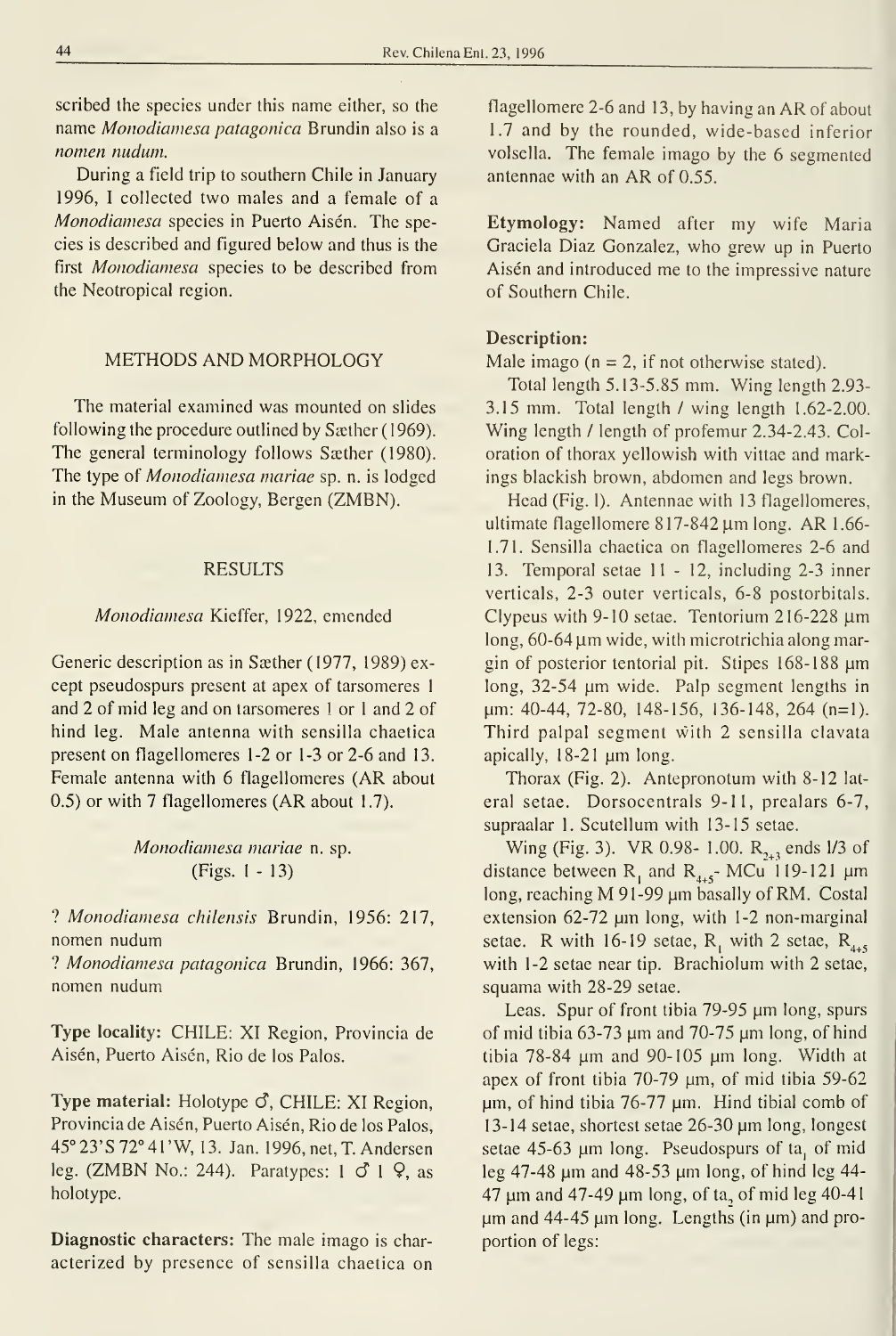

Figures <sup>1</sup> -5: Monodiamesa mariaen. sp., male imago. 1: head; 2: thorax; 3: wing; 4: left side of hypopygium, dorsal view; 5: hypopygium with tergum IX removed, left dorsal view, right ventral view.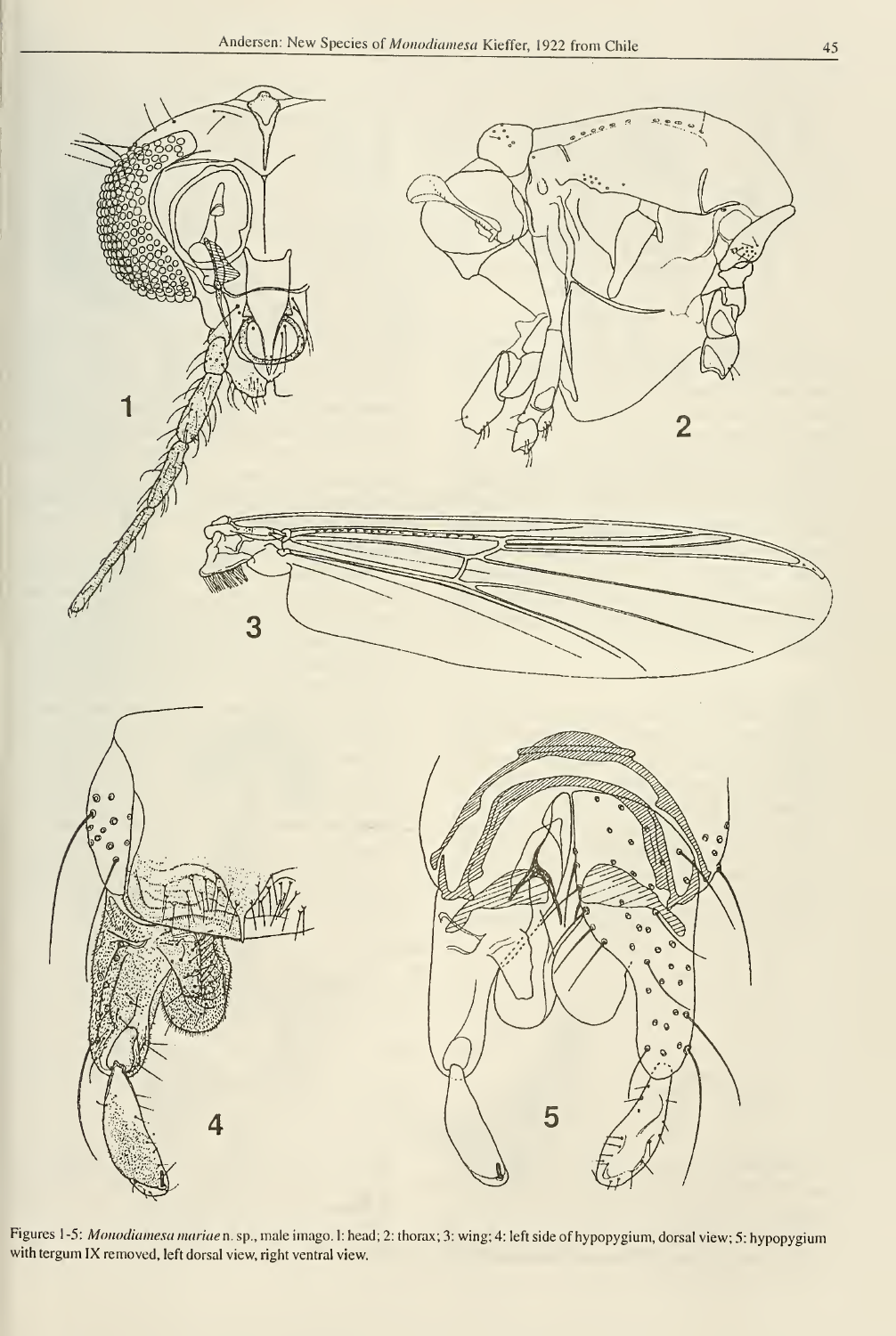|                | fe          | ti            | ta,           | ta,           | ta,         | $ta_{4}$ |  |
|----------------|-------------|---------------|---------------|---------------|-------------|----------|--|
| $P_1$          | 1234-1291   | 1422-1536     | 1168-1234     | 588-596       | 449-474     | 302-310  |  |
| $P_2$          | 1275-1324   | 1332-1405     | $-605 - 613$  | 335-359       | 261-279     | 188-196  |  |
| $P_3$          | 1299-1364   | 1569-1650     | 915-1013      | 482-523       | 351-417     | 229-237  |  |
|                |             |               |               |               |             |          |  |
|                | $ta_{s}$    | LR            | <b>BV</b>     | <b>SV</b>     | <b>BR</b>   |          |  |
| $P_1$          | $155 - 172$ | $0.80 - 0.82$ | $2.55 - 2.61$ | $2.27 - 2.29$ | $2.3 - 2.5$ |          |  |
| P <sub>2</sub> | $123 - 131$ | $0.43 - 0.45$ | 3.44-3.55     | $4.31 - 4.45$ | $2.3 - 2.5$ |          |  |
| $P_3$          | $131 - 139$ | $0.58 - 0.61$ | $3.04 - 3.14$ | 2.97-3.13     | $2.8 - 3.0$ |          |  |
|                |             |               |               |               |             |          |  |

Hypopygium (Figs. 4-5). Tergite IX with 26- 27 setae, laterostemite IX with 12-13 setae. Tip of anal point  $27-33 \mu m$  long. Phallapodeme 119-121 µm long, transverse sternapodeme 168-172 µm long. Median volsella 65-68 µm long; superior volsella 69-72  $\mu$ m long, 41-44  $\mu$ m wide at base, 19-21  $\mu$ m wide at tip, with altogether 38-44 strong setae on both surfaces and along margin; inferior volsella rounded with wide base,  $121 - 127 \,\mu m$  long, maximum width 66-82  $\mu$ m, with altogether 19-21 setae on dorsal surface and along margin. Gonocoxite 320-332 µm long. Gonostylus 128- $132 \mu m$  long, megaseta 21-22  $\mu m$  long. HR 2.42-2.59, HV 3.88-4.57.

Female imago  $(n = 1)$ .

Total length 5.42 mm. Wing length 3.44 mm. Total length / wing length 1.57. Wing length / length of profemur 2.78. Coloration of thorax yellowish with vittae and markings blackish brown, abdomen and legs brown.

Head (Figs. 6-7). Antennae with 6 flagellomeres; pedicel with 3 setae; flagellomeres 2-5 each with one pair of sensilla chaetica; flagellomere 6 with about 18 sensilla chaetica; length/width (in  $\mu$ m) of pedicell and flagellomeres: 80/103, 84/45,

53/43,62/39,78/35,82/36, 199/35. AR 0.55. Temporal setae 11, including 2 inner verticals, 4 outer verticals, 5 postorbitals. Clypeus with 14 setae. Tentorium 170 µm long, 39 µm wide. Stipes 162  $µm$  long, 35  $µm$  wide. Palp segment lengths in µm: 51, 72, 154, 146, 197. Third palpal segment with 2 sensilla clavata apically,  $22 \mu m$  long.

Thorax (Fig. 8). Antepronotum with 13 lateral setae. Dorsocentrals 16, prealars 8, supraalars 1. Scutellum with 24 setae.

Wing (Fig. 9). VR 0.91.  $R_{2+3}$  ends 1/3 of distance between  $R_1$  and  $R_{4+5}$ . MCu 159  $\mu$ m long, reaching  $M$  90  $\mu$ m basally of RM. Costal extension 97  $\mu$ m long, with 2 non-marginal setae. R with 24 setae,  $R_1$  with 19 setae,  $R_{4+5}$  With 13 setae. Brachiolum with 3 setae, squama with 37 setae.

Legs. Spur of front tibia  $75 \mu m$  long, spurs of hind tibia 66  $\mu$ m and 76  $\mu$ m long, of hind tibia 84 pm and 92 pm long. Width at apex of front tibia 72  $\mu$ m, of mid tibia 72  $\mu$ m, of hind tibia 84  $\mu$ m. Hind tibial comb of 12 setae, shortest setae 29  $\mu$ m long, longest setae 51 µm long. Pseudospurs of ta, of mid leg 43  $\mu$ m and 53  $\mu$ m long, of hind leg 49  $\mu$ m and 51  $\mu$ m long, of ta, of mid leg 41  $\mu$ m and  $45 \mu m$  long. Lengths (in  $\mu m$ ) and proportion of legs:

|                                                      |  |  |  | fe ti ta <sub>1</sub> ta <sub>2</sub> ta <sub>3</sub> ta <sub>4</sub> ta <sub>5</sub> LR BV SV BR |  |  |
|------------------------------------------------------|--|--|--|---------------------------------------------------------------------------------------------------|--|--|
| Pi 1234 1569 1201 613 458 302 172 0.76 2.59 2.33 2.1 |  |  |  |                                                                                                   |  |  |
| P2 1373 1479 637 359 286 229 139 0.43 3.44 4.47 1.9  |  |  |  |                                                                                                   |  |  |
| P3 1413 1732 972 498 401 237 155 0.56 3.18 3.23 2.1  |  |  |  |                                                                                                   |  |  |

Abdomen. Number of setae on tergites II-VII as: 108, 79, 62, 61, 57, 49, 57. Number of setae on sternites II-VIII as: 4, 15, 21, 33, 41, 49, 39.

Genitalia (Figs. 10-13). Gonocoxite IX with 11 seta, tergite IX with 26 setae. Cercus pediform, 201 µm long with about 100 setae. Seminal capsule with relatively long microtrichia, 103 um long including 10 µm long neck, 86 µm wide. Notum  $215 \mu m$  long, rhamus 125  $\mu$ m long. Larvae and pupae unknown.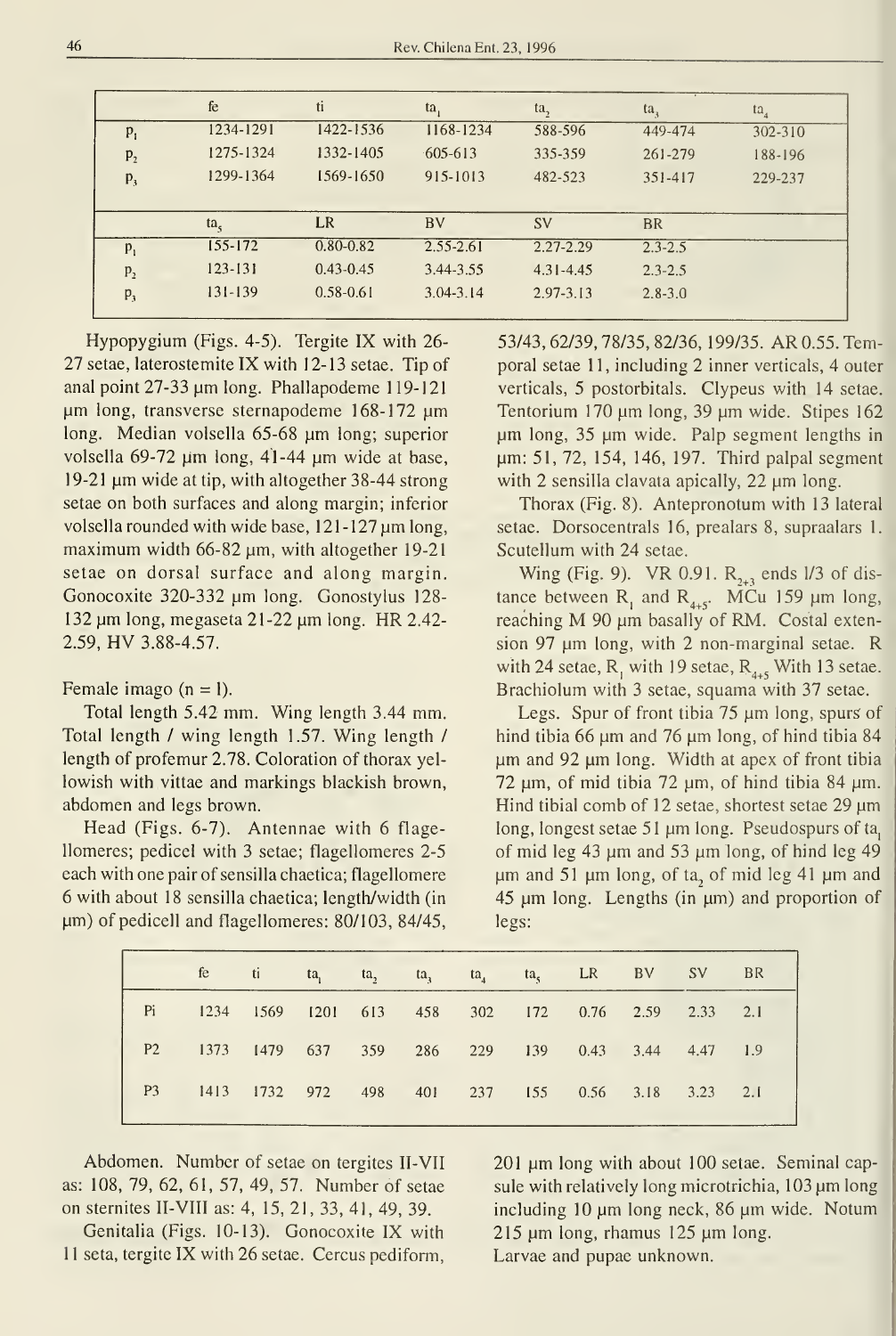

Figures 6-13: Monodiamesa mariae n. sp., female imago. 6: head; 7: antennae; 8: thorax; 9: wing; 10: genitalia, ventral view; 11: genitalia, dorsal view; 12: gonapophyses VIH (VIL, ventrolateral lobe; DmL, dorsomesal lobe); 13: apódeme lobe.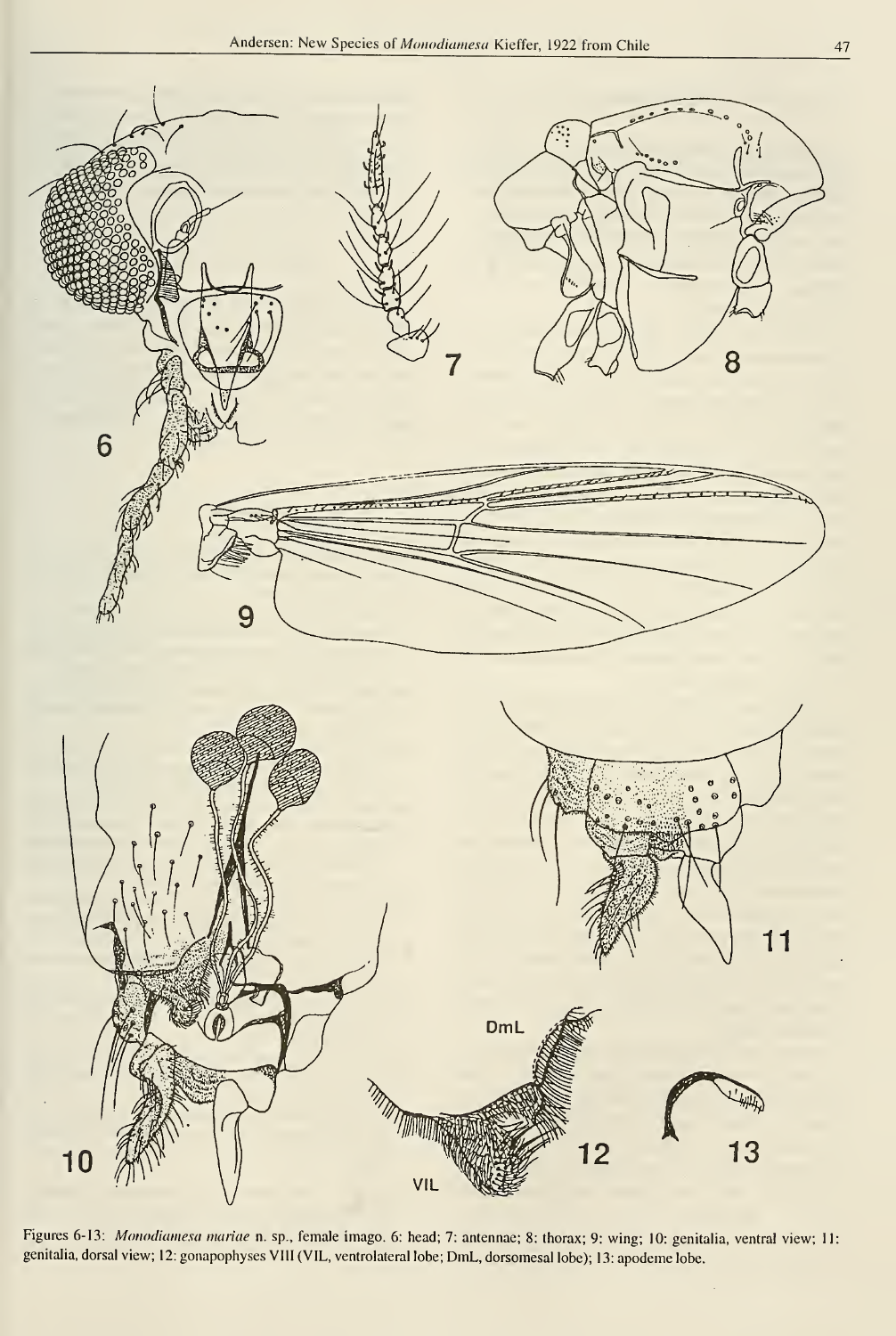#### DISCUSSION

From Monodiamesa bathyphila to which Edwards (1931) identified his South American material, M. mariae n. sp. is easily separated by the much lower AR and the shape of the superior and inferior volsella. Prodiamesa rufovittata, which Pagast (1947) mention from South America, belongs to an other genus which lack the spinelike median volsella.

In the key to the males of the Palaearctic Monodiamesa given by Sæther (1973) M. mariae n. sp. will key out with  $M$ . prolilobata Sæther, 1973, M. alpicola (Brundin, 1952) and M. ekmani (Brundin, 1949). With M. prolilobata the new species shares characters like an AR of about 1.7. In hypopygial features, particularly in the rounded shape of the inferior volsella, it appears most similar to the Palaearctic M. alpicola. However, while the inferior volsella in M. alpicola has a comparatively long, narrow base, the base of the inferior volsella in M. mariae n. sp. is short and wide. Brundin (1958) suggested that the South American species is near to *M. ekmani*, but this species has an inferior volsella which is not rounded, but more foot-shaped apically.

According to Saether (1973) M. prolilobata, M. alpicola, and M. ekmani forra a monophyletic group. M. mariae n. sp. clearly belongs in the same group. A phylogenetic analysis including also immatures is needed to sort out the closer re lationship, but judging from the geographical dis tribution M. prolilobata is the likely candidate as the sister species of M. mariae n. sp. For the European and the North American species the distri bution pattem can be explained by the vicariance event resulting from the Tertiary splitting of North America and Eurasia, while the occurrence of M. mariae n. sp. in Southern Chile is probably due to dispersal from North America along the South American Andes.

Sæther (1979) listed the Palaearctic M. ekmani and M. alpicola as characteristic members of the profundal chironomid community of oligotrophic lakes, M. ekmani also as a member of the sublittoral and littoral community of ultra- to strongly oligotrophic lakes. In the Nearctic, M. prolilobata is found in both oligotrophic and mesotrophic lakes. Brundin (1956b, 1958) include Monodiamesa as a member of his Tanytarsus rothi community of the moderately oligotrophic lakes

of the Southern Andes (T. rothi Brundin, 1956 is a nomen nudum, the species is <sup>a</sup> synonym of T. clivosas Reiss, 1972: 69). The present specimens were, however, netted along a slow-flowing, shalow river with rich vegetation of sedges and grasses.

### ACKNOWLEDGEMENTS

<sup>I</sup> am indebted to Ole A. Saether, University of Bergen, for valuable advise and discussions. <sup>I</sup> also want to thank Patricia and Henry Warren, Talca, for company during my travel in Southem Chile. The field work in Chile was funded by the Research Council of Norway (NFR). Gladys Ramírez made the slide preparations.

#### LITERATURECITED

- AsHE, P., MuRRAY, D. A. & Reiss, F. 1987. The zoogeographical distribution of Chironomidae (Insecta: Díptera). Annales de Limnologie, 23: 27-60.
- BRUNDIN, L. 1952. Zur Kenntnis der Taxonomie und Metamorphose der Chironomidengattungen Protanypus Kieff., Prodiamesa Kieff. und Monodiamesa Kieff. Report. Insti tute for Freshwater Research, Drottningholm, 33: 39-53.
- Brundin, L. 1956a. Zur Systematik der Orthocladiinae (Dipt. Chironomidae). Report. Institute for Freshwater Research, Drottningholm, 37: 5-185.
- Brundin, L. 1956b. Die bodenfaunistischen Seetypen und ihre Anwendbarkeit auf die Südhalbkugel. Report. Institute for Freshwater Research, Drottningholm, 37: 186-235.
- BRUNDIN, L. 1958. The bottom faunistical lake type system and its application to the southern hemisphere. Moreover a theory of glacial erosion as a factor of productivity in lakes and oceans. Internationale Vereinigung für Theoretische und Angewandte Limnologie, Verhandlungen, 13: 288-297.
- BRUNDIN, L. 1966. Transantarctic relationships and their significance, as evidenced by chironomid midges. With a monograph of the subfamilies Podonominae, Aphroteniinae and the austral Heptagyiae. Kungliga Svenska Vetenskapsakademiens Handlingar,  $11: 1-472 + 30$  plates.
- Edwards, F. W. 1931. Díptera of Patagonia and South Chile. Part II. Fascicle 5. Chironomidae, pp. 233-331. Trustees of the British Museum, London.
- PAGAST, F. 1947. Systematik und Verbreitung der um die Gattung Diamesa gruppierten Chironomiden. Archiv für Hydrobiologie, 41: 435-596.
- REISS, F. 1972. Die Tanytarsini (Chironomidae, Diptera) Südchiles und Westpatagoniens. Mit Hinweisen auf die Tanytarsini- Fauna der Neotropis. Studies on the Neotropical Fauna, 7: 49-94.
- SÆTHER, O. A. 1969. Some Nearctic Podominae, Diamesinae, and Orthocladiinae (Díptera; Chironomidae). Bulletin of the Fisheries Research Boardof Canadá, 107: 1-154.
- SÆTHER, O. A. 1973. Taxonomy and ecology of three new species